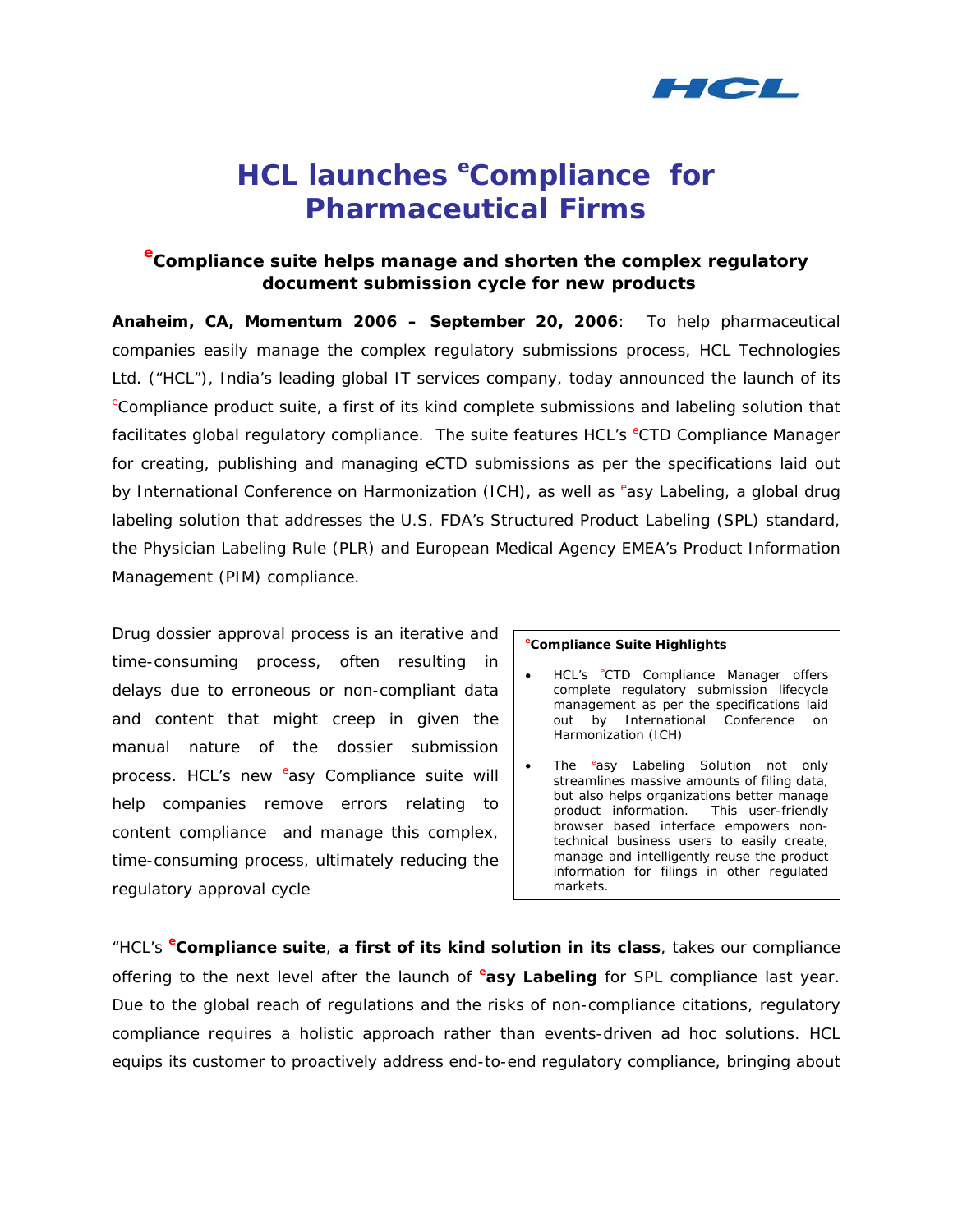

significant risk reduction."" explained **Pradep Nair, Vice President - Global Life Sciences and Healthcare** practice at HCL.

HCL's Life Sciences and Healthcare practice provides composite solutions to customers in the areas of Biomedical Informatics, Clinical Pharmacogenomics, Clinical Trial Management Solutions, Medical Devices and Hospital Management Systems in compliance with FDA, EMEA & ICH regulations, and enables customers and partners to enrich the quality of patient lives through HCL's innovative IT Solutions.

###

#### **About HCL's Life Sciences & Healthcare Practice**

The Life Sciences & Healthcare practice at HCL delivers IT centric solutions across the pharmaceutical, medical device and hospital industries. The DNA of the practice lies in extension of this knowledge to provide focused IT services and solutions to the customers. HCL's investments have strong focus on regulatory compliance prescribed by the FDA's CFR, CEC, ISO, HIPAA and meeting technology paradigms surrounding HL7, DICOM, and others. HCL continues to invest in providing tested solutions in arenas such as Pharmacogenomics, medical devices and diagnostics, contract manufacturing, and hospital information systems. The Life Sciences & Healthcare team comprises 1200 people, including regulatory experts, bio technologists and pharmaceutical industry experts. HCL is already working with 9 of the top 15 leading global pharmaceutical companies including Novartis, Aventis etc.

#### **About HCL Technologies**

HCL Technologies is one of India's leading global IT Services companies, providing software-led IT solutions, remote infrastructure management services and BPO. Having made a foray into the global IT landscape in 1999 after its IPO, HCL Technologies focuses on Transformational Outsourcing, working with clients in areas that impact and re-define the core of their business. The company leverages an extensive global offshore infrastructure and its global network of offices in 16 countries to deliver solutions across select verticals including Financial Services, Retail & Consumer, Life Sciences Aerospace, Automotive, Semiconductors, Telecom and MPE (Media Publishing & Entertainment). For the twelve-month period ended 30<sup>th</sup> June 2006, HCL Technologies, along with its subsidiaries, had revenues of US \$976 million (Rs. 4,388 crore) and employed 32,626 professionals. For more information, please visit [www.hcltech.com](http://www.hcltech.com/)

#### **About HCL Enterprise**

HCL Enterprise is a leading global technology and IT enterprise with annual revenues of US \$3.5 billion (Rs. 15,000 crores). The HCL Enterprise comprises two companies listed in India - HCL Technologies & HCL Infosystems. The 3 decade-old enterprise, founded in 1976, is India's original IT garage start-up. Its range of offerings span Product Engineering, Technology and Application Services, BPO, Infrastructure Services, IT Hardware, Systems Integration, and distribution of ICT products. The HCL team comprises 36,949 professionals of diverse nationalities, who operate from 16 countries including 300 points of presence in India. HCL has global partnerships with several leading Fortune 1000 firms, including leading IT and Technology firms. For more information please visit [www.hcl.in](http://www.hcl.in/)

#### *Forward Looking Statements*

*Certain statements in this release are forward-looking statements, which involve a number of risks, and uncertainties that could cause actual results to differ materially from those in such forward-looking statements. The risks and uncertainties relating to these statements include, but are not limited to, risks and uncertainties regarding fluctuations in earnings, our ability to manage growth, intense competition in IT services including those factors which may affect our cost advantage, wage increases in India, our ability to attract and retain highly skilled professionals, time and cost overruns on fixed-price, fixed-time frame contracts, client concentration, restrictions on immigration, our ability to manage our international operations, reduced demand for technology in our key focus areas, disruptions in telecommunication networks, our ability to successfully complete and integrate potential acquisitions, liability for damages on our service contracts, the success of the companies/ entities in which we have made strategic investments, withdrawal of governmental fiscal incentives, political instability, legal restrictions on raising capital or acquiring companies outside India, and unauthorized use of our intellectual property and general economic conditions affecting our industry. The company does not undertake to update any forward-looking statement that may be made from time to time by or on behalf of the company.* 

*Other product or service names mentioned herein are the trademarks of their respective owners*